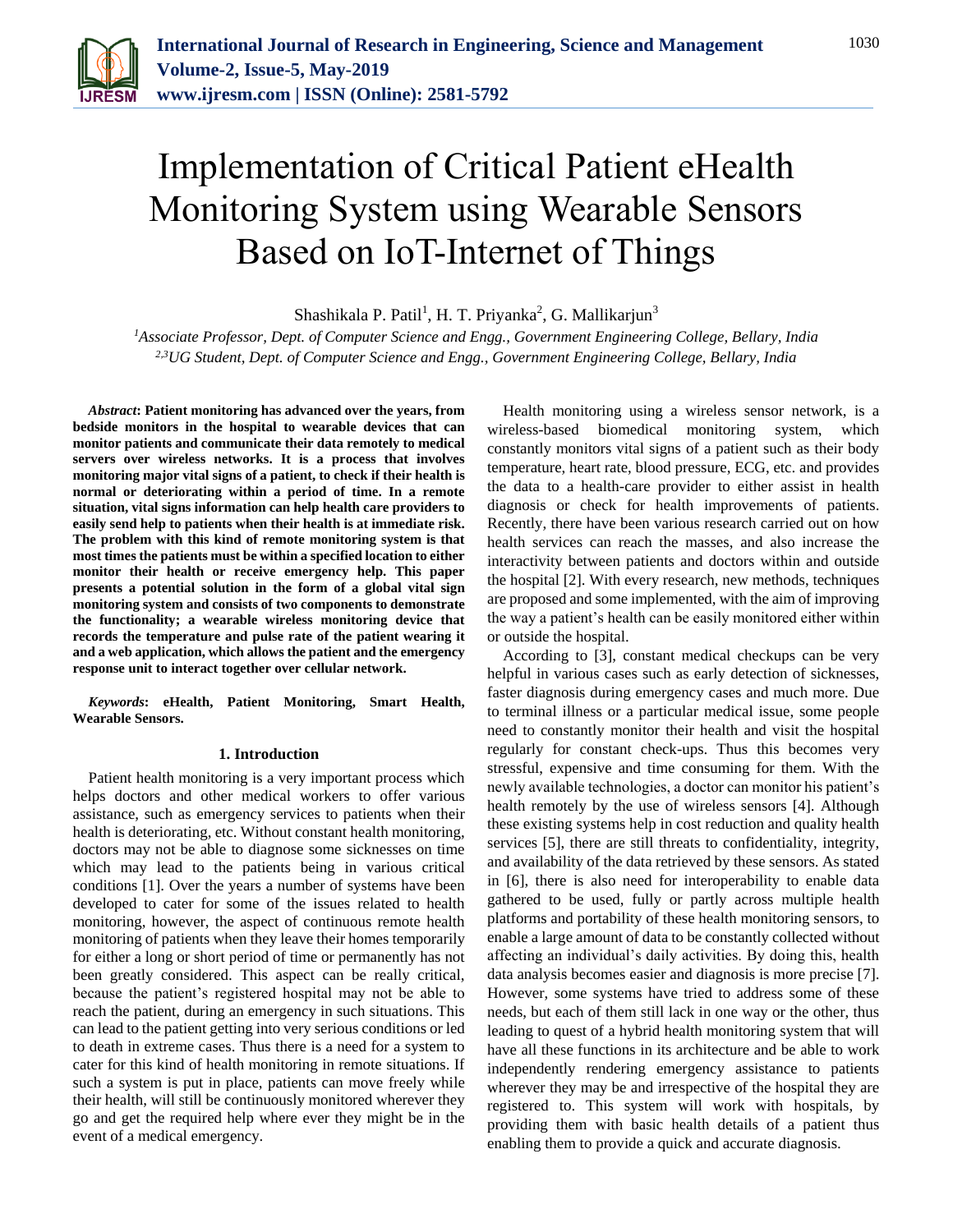

The rest of the paper is as follows. Section II surveys previous literature - it discusses the basic concept of health monitoring, including the types and ways in which patients' health have been monitored over the past years. In this section, various wearable health sensors are discussed and a comparison is performed based on the various communication technologies that can be used in eHealth monitoring. Finally, major related works of this research are critically discussed and reviewed. Section III introduces the system's architecture and Section IV looks at the initial results of the system and it discusses the testing of the prototype. Finally, the benefits and weaknesses of the proposed system, are discussed and the paper concluded in Section V.

## *A. Patient health monitoring*

Patient health monitoring is the continuous observation of conditions or several medical parameters (vital signs) of a patient over time by a doctor or nurse. Most often this is carried out manually, using various devices to monitor the vital signs of patients. These devices can be thermometers for checking a patient's temperature, sphygmomanometers for checking blood pressure, manually counting pulse to determine the respiratory rate, etc. Since this requires a health practitioner to check from one patient to the other, there can be a high tendency of inaccurate data records and it can be time-consuming which makes this not feasible in a scenario where a large number of patients need to be monitored. Recently, the health monitoring process has become automated by the use of sensors and various management systems, to continuously check the patient's health without any physical assistance from the health practitioners. This has led to the remote patient health monitoring, whereby no further assistance from a health practitioner is required.

### **2. Requirements for Remote Medical Sensors**

Below are requirements that remote monitoring systems should satisfy. These include wear-ability, reliability, and security.

- *Wear-ability:* This is a key requirement for remote medical sensors, as clinical sensors tend to be obtrusive and can limit the movement of patients. Therefore, in remote monitoring, small sized sensors should not affect mobility.
- *Reliable Communication:* Remote monitoring requires a reliable always-on communication channel to ensure that sensor data arrives at the remote processing server in the minimum amount of time.
- *Security:* In remote monitoring, security is paramount: personal data will be transmitted, so to ensure the privacy of the patient and authenticity of data, several mechanisms have to be put in place [9]. This can range from secured network communication to the encryption of transmitted data to avoid malicious interception [10].

It was developed to facilitate remote cardiac patients monitoring only.

- *Strengths of the Reviewed Systems:* Below is the major strengths of the reviewed systems: Vital Signs can be monitored remotely. Most are cost effective and can be implemented with ease in reality. They eliminate the use of cables transmitting data from monitoring devices placed on the patient. They help to constantly monitor several patients at the same time.
- *Weaknesses of the reviewed systems:* Below is the major weaknesses of the reviewed systems; Dependent on only one particular hospital. No patient authentication when health monitoring commences.

No Redundancies in the systems, as they all have just one means of alerting during an emergency. No location tracking of patients when an emergency occurs, so if the patient is not in the registered residence address at the time of emergency, the hospital may most times not be able to reach the patient. Also false negatives and false positives in the systems, as they throw alert when an emergency occurs. This may be an issue where the system generates false alerts due to maybe weather change or other environmental factors.



The device will then use its in-built cellular module to log this information, on a remote database which stores the data. The database will work in conjunction with the web application to provide a GUI dashboard to registered patients. The main part of this system is emergency management, this includes the various algorithms used to detect and distinguish between health emergencies and environmental factor change. The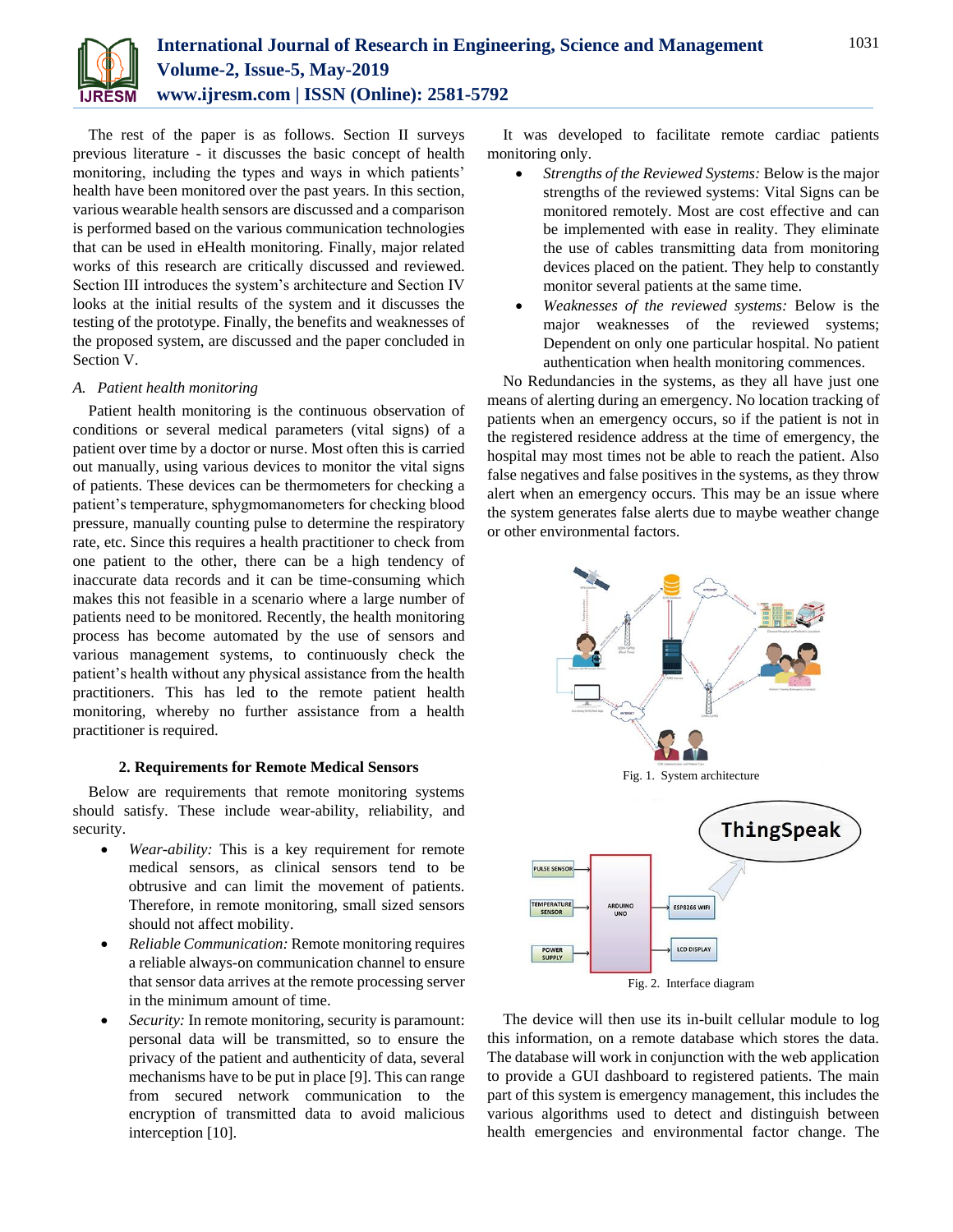

system will notify a patient's emergency contact when any of the vital signs are going out of range, this will be done to prevent the system from throwing unnecessary emergency alerts to health-care providers. The system only raises an alert to health-care providers when the vital signs have gone completely out of range before the situation becomes worst. During such emergencies, the patient's location coordinates will be used to locate the nearest health-care provider, retrieve their emergency contact and notify them along with the patient's stored emergency contacts, of the patient's emergency including the location of the patient. The emergency alert sent to the health-care provider will consist of a link which leads to a page on the GHS web application which summarizes the patient details, medical conditions, an overview of the vital signs monitored for the past one hour before the emergency occurred. This will help reduce the time it takes for a healthcare provider to diagnose and identify the health condition of the patient.

#### **3. System testing and results**

The image below in Figure 2 shows the complete device prototype. For the device to detect emergencies, the following analysis algorithm is used by the device according to vital signs ranges defined in [17], to compare the data that is gotten from the sensors. Although this may vary with the age and gender of the patient in a clinical setting. However, this device can only be used by adults above the age of 18 for the results to be accurate.

The high-temperature alert is thrown if the patient body temperature is above 45 C.

The low-temperature alert is thrown if the patient body temperature is below 33 C.

High Pulse alert is thrown if the patient Breath per Minute is higher than 110 BPM.

Low Pulse alert is thrown if the patient Breath per Minute is lower than 50 BPM.



Fig. 3. Final prototype of vital sign monitoring device

#### **4. Conclusion**

In conclusion, this paper has discussed and reviewed the concept of health monitoring and how the process has evolved over the years due to technology advancement. The main aim of health monitoring is to help patients know and find the help

they need their health is deteriorating. Various types of health monitoring such as in-patient and remote monitoring were discussed and compared to give the reader an insight on what each type does, with the focus point being the remote monitoring which this research aims to improve. The remote patient monitoring has been adopted by many people because it has proved to be useful and effective, as it allows monitoring outside the hospital. Due to this reason, more research has been carried out to continuously improve the process, helping people carry out their daily activities while their health is being monitored at the same time.

The developed system consists of two major prototypes; a wearable wireless monitoring device that records the temperature and pulse rate of the patient wearing it and a web application, that allows the patient and the emergency response unit (hospitals) to interact together among other features. This system allows health monitoring wherever a person might be around the world because the device uses a cellular module that provides mobile network, so when the person moves from one location to another, the connection is not lost and vital signs data are continuously logged on the server. It can also help registered patients request for emergency help anywhere, by using the person's current location to search for the nearest health-care provider that can offer an emergency response to the patient.

#### **5. Recommendations for future work**

Various ways or things that can be added to improve are as follows:

The monitoring device can be made to also store data offline. Advanced maps can be created to get more detailed info about medical centers, in situations where the closest hospital is really far, pharmacy or even police emergency can be called. A mobile app can be developed and included in the system. More sensors that record vital signs such as blood pressure and respiratory rate, can be included within the wearable device. A medical consultation unit can be added to the system where the patient is able to communicate live with a doctor and receive a prescription.

#### **References**

- [1] N. N. F. Ayu and C. Hamid, "Health care monitoring using wireless sensor network (H-Caring)," p. 66, Jun. 2012. http://umpir.ump.edu.my/6320/
- [2] M. P. Agrawal, S. P. Hemingway, and B. P. Dharaskar, "Innovative approach for wireless health monitoring system using Client-Server architecture," IJETT, 2013.
- [3] T. R. Prohaska, E. A. Leventhal, H. Leventhal, and M. L. Keller, "Health practices and illness cognition in young, middle-aged, and elderly adults," Journal of Gerontology, vol. 40, no. 5, pp. 569–578, Sep. 1985.
- [4] K. Anudeep and S. Srinivas, "Health monitoring system of elderly using wireless sensor network," IJCAT, 2015.
- [5] Y. Bai, L. Dai, and J. Li, "Issues and challenges in securing health systems," International Journal of E-Health and Medical Communications (IJEHMC), vol. 5, no. 1, pp. 1–19, 1 Jan. 2014.
- [6] L. Gatzoulis and I. Iakovidis, "Wearable and portable health systems," IEEE engineering in medicine and biology magazine: the quarterly